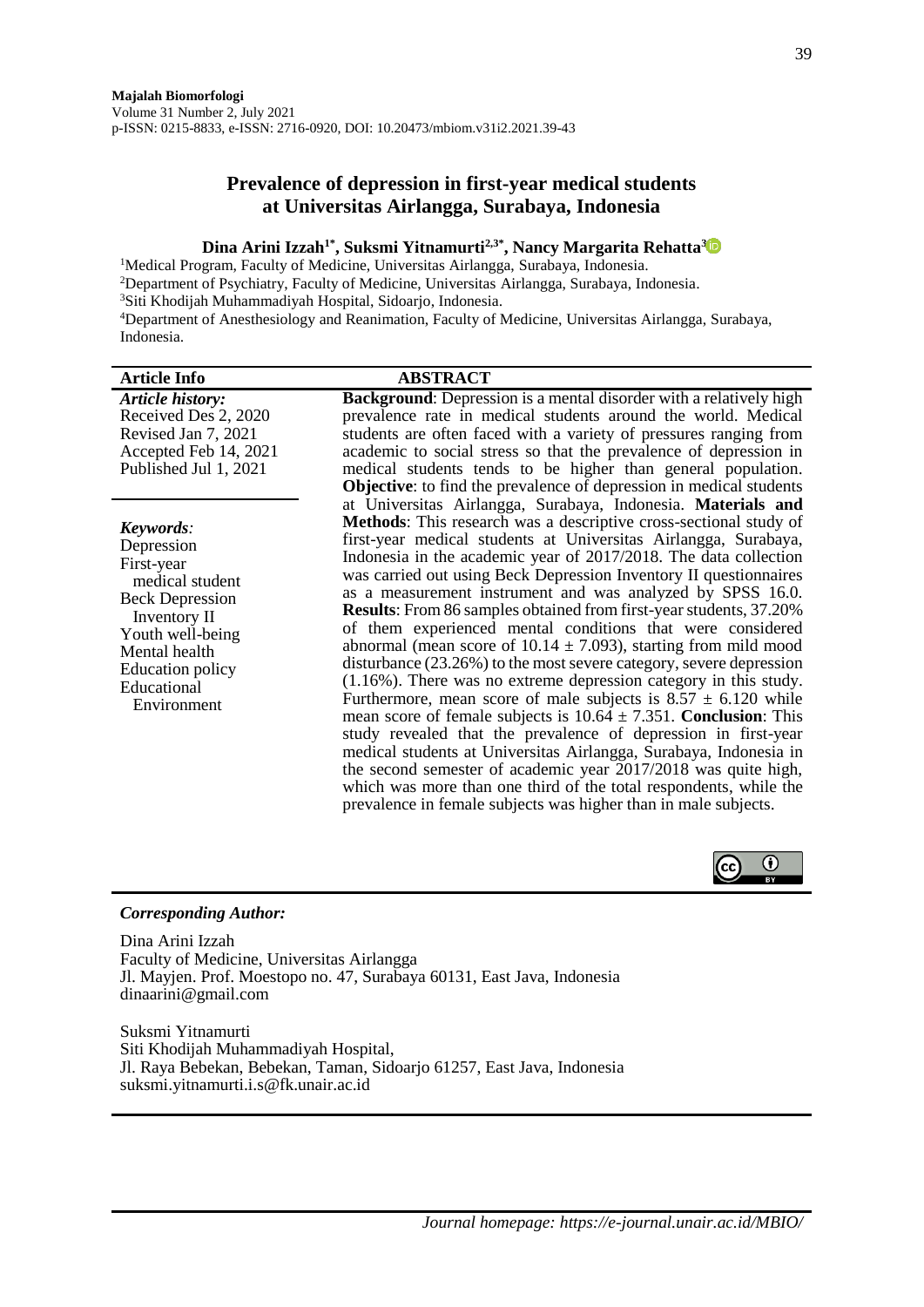## **BACKGROUND**

 Depression is a symptom of mental disorder characterized by sadness and loss of interest in activities (NIMH, 2017). Depression usually decreases the productivity because there is a feeling of loss of energy, difficulty concentrating, feeling guilty and useless. Some even have a desire to harm themselves (WHO, 2018). Depression can affect mind, mood, and physical health. Depressed people tend to have a lack of enthusiasm, insomnia, and are unable to enjoy life (Cui & Cui, 2015).

 Depression can be caused by various factors. The biggest risk factors are due to psychosocial stress exposure (Sharma & Wavare, 2013). The prevalence of depression increases in post-puberty to adulthood because of biological and social factors. In adulthood, human brain will experience maturation in cognitive, social understanding, and self-awareness in addition to those required to be able to understand and begin to be aware of social obligations (Bugaj, et al., 2016). The body considers adapting to these various changes to be a cause of severe stress.

 Stress will trigger the amygdala to stimulate the hypothalamus to produce CRH. This hormone triggers the anterior pituitary to secrete ACTH, which causes the adrenal gland to produce cortisol hormone (Ionescu et al., 2013). Normally, high systemic cortisol levels will give negative feedback to the hippocampus so the hypothalamus stops producing CRH (Villanueva, 2013; Fakhouri, 2015; Iorfino, et al., 2016). However, people who experience depression will have dysfunction in the HPA axis regulation so feedback does not occur.

There are parts of the brain that occur physiologically when they are depressed. Some areas have decreased activity such as anterior cingulate cortex, prefrontral cortex, subgenual cingulate, and ventral striatum but in some other areas increase, such as amygdala and orbitofrontal cortex. Generally the brain structure affected by depression will experience atrophy, however the pituitary will experience the opposite (Villanueva, 2013; Fakhouri, 2015; Iorfino, et al., 2016). This change might affect a person's cognitive condition.

 Medical students are often faced with a variety of pressures ranging from academic to adaptation and social stress, so that the prevalence of depression in medical students tends to be higher than that of the general population (Moir, et al., 2018; Mao, et al., 2019; Elsawy, et al., 2020). Previous systematic review and meta-analysis study concluded that the prevalence of depression in medical students had a fairly high rate, namely 27.2% (37,933 out of 122,356 people; 95% CI, 24.7% up to 29.9%,). In fact, 11.1% of them had the desire to commit suicide (Rotenstein et al., 2016). Another meta-analysis study stated that depressive symptoms were experienced by almost one third of medical students worldwide and were relatively higher in first-year students (Puthran et al., 2016).

 Therefore, this study aimed to find out the prevalence of depression in medical students at Universitas Airlangga, Surabaya, Indonesia espescially in first-year medical students to see is it matches with the previous study.

#### **MATERIALS AND METHODS**

 This was a descriptive study using cross-sectional design. This research was carried out to medical students at Universitas Airlangga, Surabaya, Indonesia. Population studied were first-year students in the second semester of 2017/2018 academic year. Sample studied were students who are willing to fill out the online-distributed questionnaires.

 The inclusion criteria of this study were first-year students who wanted to fill out the questionnaire that had been given while the exclusion criteria were students who were not willing to be involved in this research. Data was obtained with a validated questionnaire in Indonesian, namely Beck Depression Scale II (BDI II). The questionnaire is a depression measuring instrument consisting of 21 items. Subjects chose one of four statements that best suited to their conditions being experienced on each item. Furthermore, the total score was categorized based on the predetermined cut-off. BDI II scores ranged from 0 to 63. Subjects with score of  $0 - 10$  were considered normal. Those with score of  $11 -$ 16 indicated mild mood distubance,  $17 - 20$  showed borderline clinical depression,  $21 - 30$  were moderate depression,  $31 - 40$  were severe depression, while the score above 40 indicated extreme depression. Then the data were analyzed both statistically with SPSS 16.0 and explained descriptively. The statistic are displayed in the form of table and chart.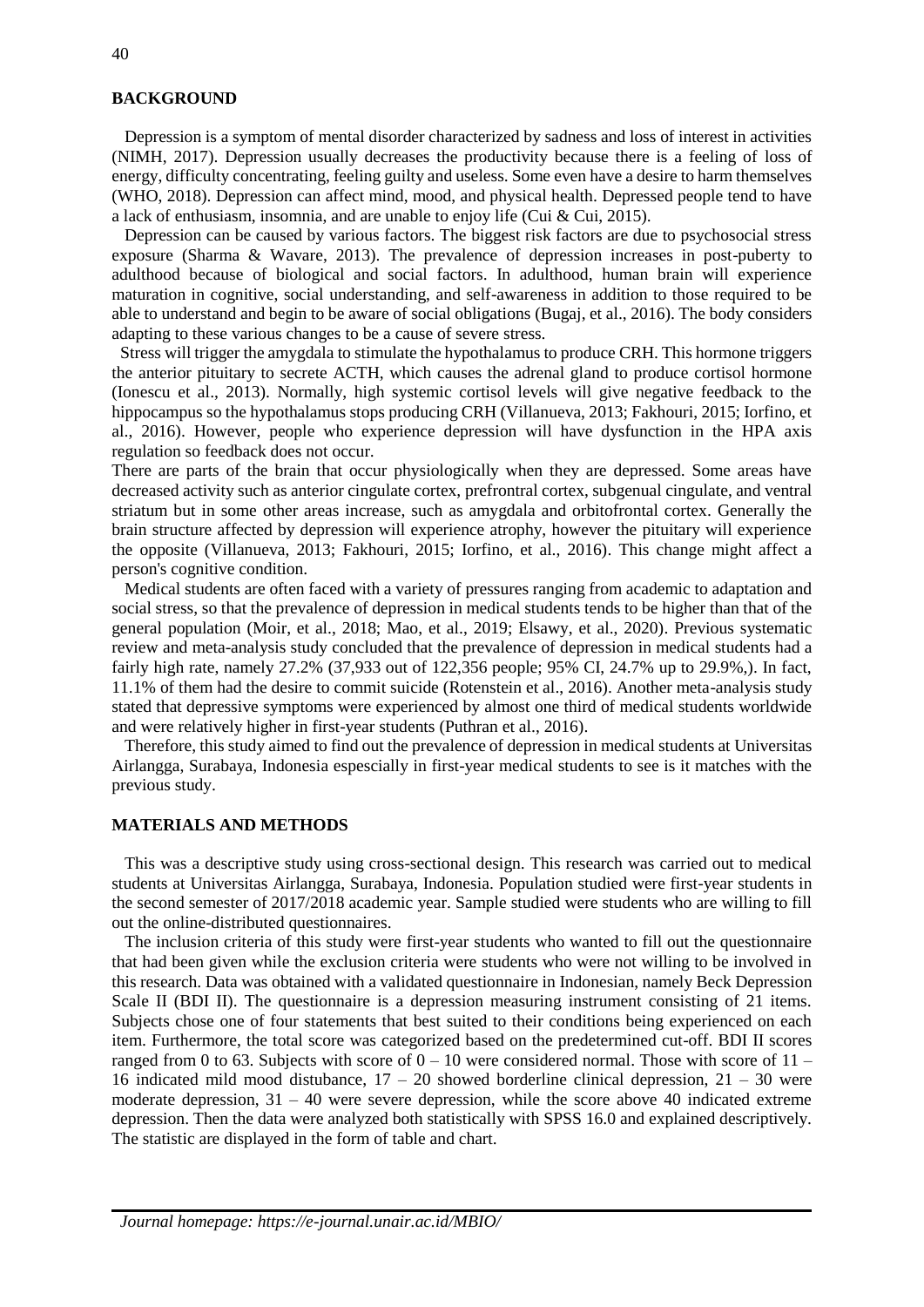The total number of subject who valid in completing the questionnaire were 86 students.

|                                | N(% )      | Mean $\pm$ SD     | Med   | Min-max   |
|--------------------------------|------------|-------------------|-------|-----------|
| Total                          | 86         | $10.14 \pm 7.093$ | 9.0   | $0 - 33$  |
| Considered normal              | 54 (62.79) | $5.87 \pm 3.144$  | 6.0   | $0 - 10$  |
| Considered not normal          | 32 (37.20) | $17.34 \pm 5.976$ | 15.0  | $11 - 33$ |
| Mild mood disturbance          | 20(23.26)  | $13.5 \pm 1.638$  | 13.0  | $11 - 16$ |
| Borderline clinical depression | 4(4.65)    | $18.25 \pm 0.500$ | 18.25 | $18 - 19$ |
| Moderate depression            | 7(8.13)    | $25.57 \pm 2.507$ | 25.0  | $22 - 30$ |
| Severe depression              | 1(1.16)    | $33.00 \pm 0$     | 33.0  | 33        |
| Extreme depression             |            |                   |       |           |
| Male                           | 21 (24.4)  | $8.57 \pm 6.120$  | 7.0   | $0 - 22$  |
| Female                         | 65(75.5)   | $10.64 \pm 7.351$ | 9.0   | $0 - 33$  |

Table 1. Statistical data on prevalence of depression

 From the Table I, it can be observed that the average total sample is 10,14 with a standard deviation of 7,093 and a median of 9.0. Furthermore, the sample was categorized based on the depression score obtained from filling out the questionnaire. Apparently, only 54 (62.79%) subjects were considered normal, while the other 32 (37.20%), or more than one third of the samples, were abnormal. The abnormal subjects consisted of five categories, consisting of 20 (23.26%) subjects with mild mood disturbance, 4 (4.65%) subjects with borderline clinical depression, 7 (8.13%) subjects with moderate depression, and 1 (1.16%) subject even suffered severe depression with a BDI II score of 33. However, in this study no one suffered from extreme depression.



Figure 1. Prevalence of depression in first-year medical students

 The number of male and female subjects in this study was quite unbalanced. The ratios of the number of males to that of females was 1 : 3. Furthermore, in terns of score depression, female subjects appeared to score higher in average than male subjects. The highest score in male subjects was only 22, while the scores of 23-33 were experienced entirely by female subjects. This means that, the category of severe depression is suffered by female subject.

#### **DISCUSSION**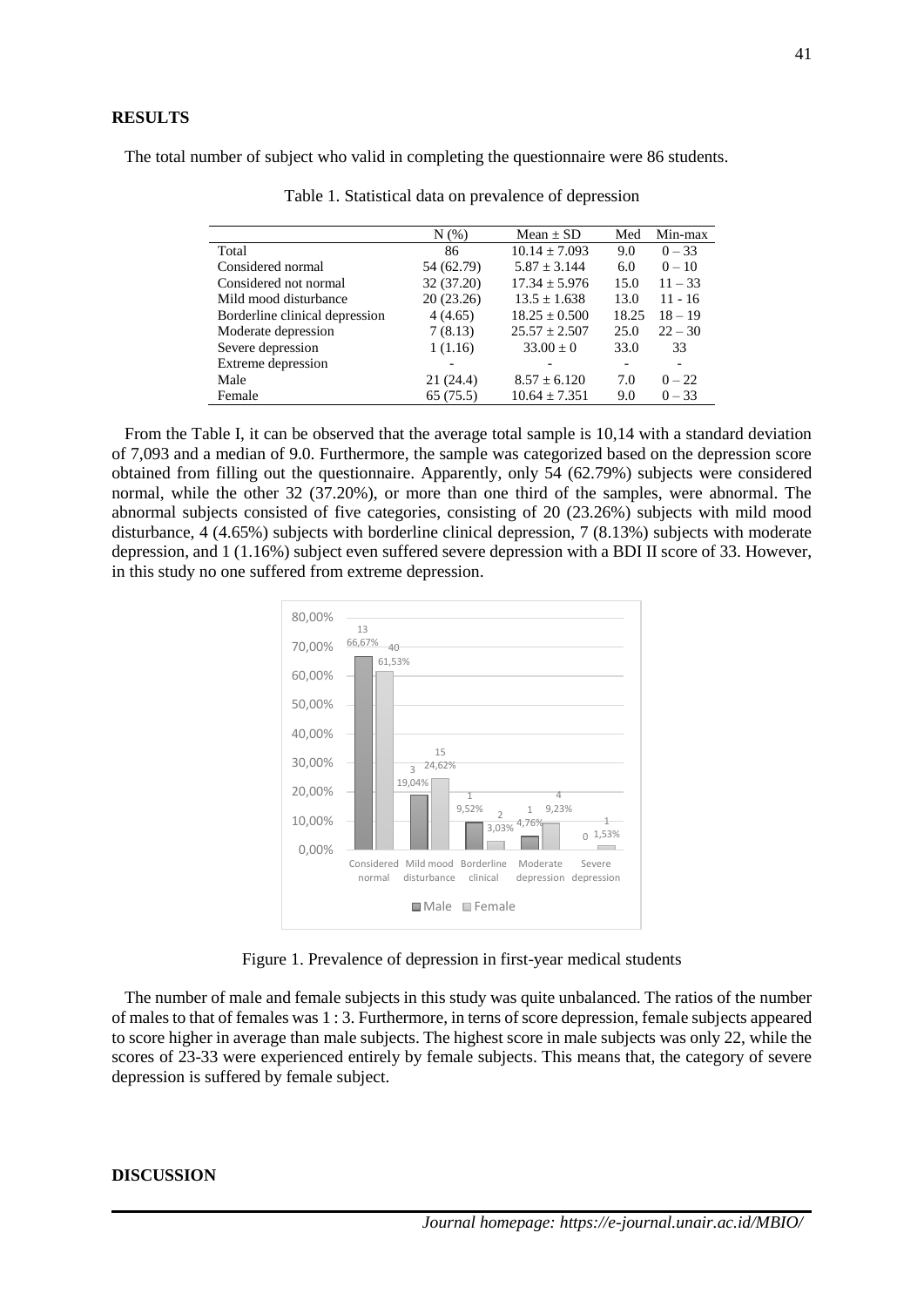Students experience various pressures during lectures, including academic demands, non-academic activities, time restrictions, and demands for adjustments to the social environment. In medical students, these demands can be even more severe due to various additional challenges, whether the increasingly heavy burden pursued by the target score and time or the challenges of a stressful adaptation to social environment (Pacheco, et al., 2017).

 Depression which in this study was measured using Beck Depression Inventory II showed that the number of depressive symptoms in all respondents was 37.20%. In accordance with what was mentioned in the previous meta-analysis study, depression was experienced by almost one third of medical students worldwide (Puthran et al., 2016). The number of depressive symptoms in this study is an extremely high for first-year students. This can be caused by the fact that first-year students still need time to adapt to new environments that are full of pressure. The rate of depression in medical students is higher in the first year of study with the most precipitating factors due to academic stress, followed by social adaptation problems (Basnet et al., 2012).

 Comparison rates of depression in female subjects is higher than that in male. The previous study stated that this is due to differences in reactivity, one of which is about stress coping styles (Abate, 2013). Hormonal change is one of the reasons that can explain the cause of high prevalence of depression in female compared to male. Fluctuating systemic estrogen levels can trigger depression, especially when levels are low in the blood. Whereas in male, even though estrogen levels are low in blood, they do not experience fluctuations. In addition, the brain has an important role in the low prevalence of depression in male so that depression in male is explained more complex (Albert, 2015).

#### **CONCLUSION**

 Prevalence of depression rates in Universitas Airlangga, Surabaya, Indonesia medical students in the first semester of the academic year 2017/2018 are quite high, at 33.75% or more than one third with an average value of  $9.65 \pm 6.799$ . Depression scores in female subjects were found to be higher compared to that in male. In fact, the highest score in this study was experienced by a female subject at the level of severe depression. Because of the high prevalence of depression in medical students, especially for first-year students, it would be nice if medical education providers realized that they could prevent or give follow ups on students related to high prevalence of depression.

## **REFERENCES**

- Abate, K.H., 2013. Gender disparity in prevalence of depression among patient population: a systematic review. Ethiop J Health Sci. 23(3): 283–8.
- Albert, P.R., 2015. Why is depression more prevalent in women? J Psychiatry Neurosci. 40(4): 219– 21.
- Basnet, B., Jaiswal, M., Adhikari, B., Shyangwa, P.M., 2012. Depression among undergraduate medical students. Kathmandu Univ Med J. 10(39): 56–9.
- Bugaj., TJ., Cranz., A., Junne, R. Erschens, W. Herzog, C., 2016. Nikendei. Psychosocial burden in medical students and specific prevention strategies. Mental Health & Prevention, 1(4): 24-30.
- Cui, R., Cui, R., 2015. Editorial. A systematic review of depression. Curr Neuropharmacol. 13(4): 88796493.
- Elsawy, W., Sherif, A., Attia, M., & El-Nimr, N.A., 2020. Depression among medical students in Alexandria, Egypt. African Health Sciences, 20(3): 1416–25.
- Fakhouri, M., 2015. New insights into the neurobiological mechanisms of major depressive disorders. General Hospital Psychiatry, 37(2): 172-77.
- Ionescu, D.F., Niciu, M.J., Mathews, D.C., Richards, E.M., Zarate, C.A., 2013. Neurobiology of anxious depression: a review. Depress Anxiety, 30(4): 374–85.
- Iorfino, F., Hickie, I.B., Lee, R.S.C. et al., 2016. The underlying neurobiology of key functional domains in young people with mood and anxiety disorders: a systematic review. BMC Psychiatry. 16: 156.
- Mao, Y., Zhang, N., Liu, J. et al., 2019. A systematic review of depression and anxiety in medical students in China. 2017. BMC Med Educ. 19: 327.